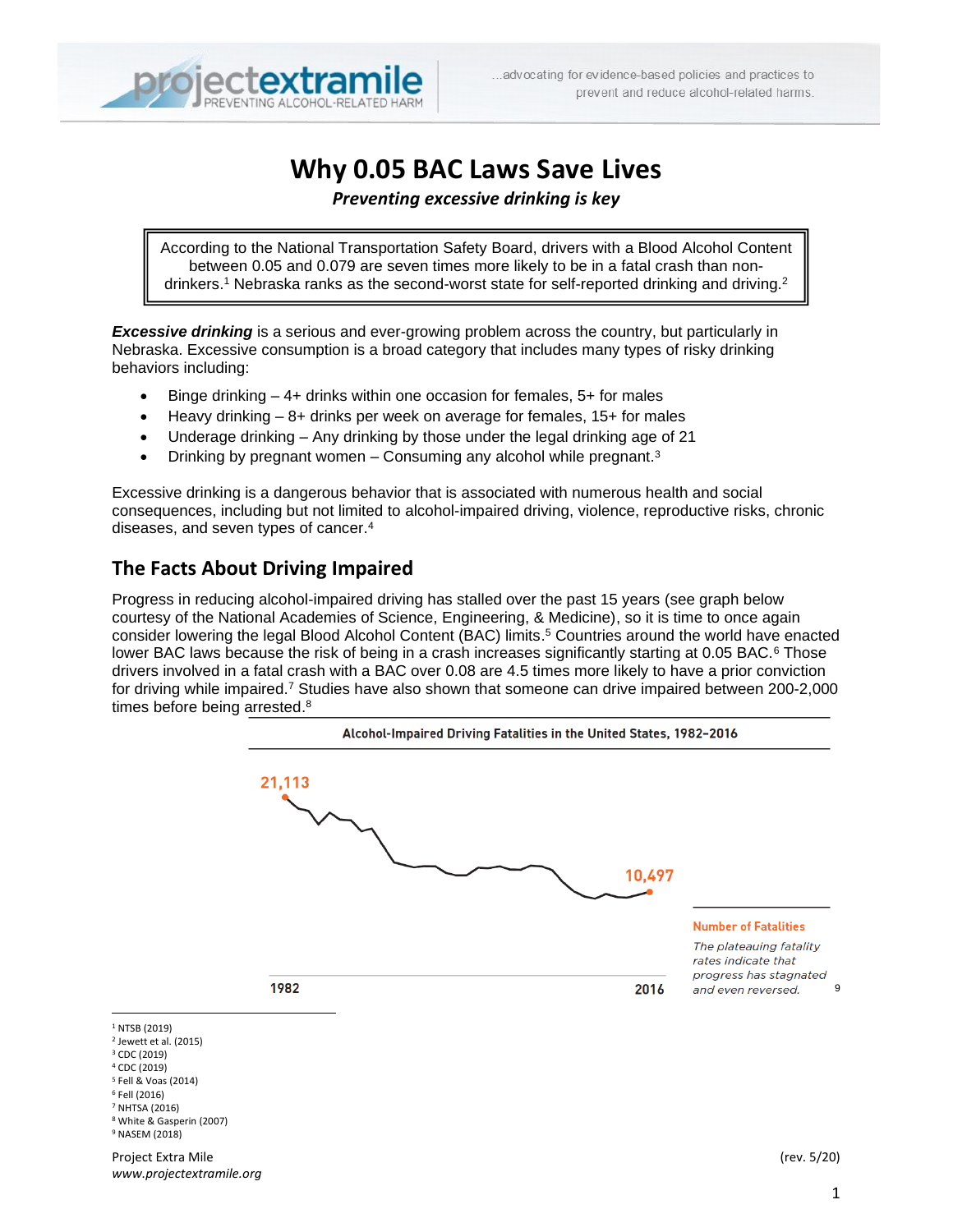It is important to remember that driving while impaired affects not only the impaired driver's safety, but also that of innocent motorists and pedestrians. Indeed, nearly 40% of alcohol-impaired driving fatalities are victims other than the drinking driver.<sup>10</sup>

| $.02$ BAC* | <b>About 2</b><br>alcoholic drinks** | • Decline in visual functions<br>. Decline in ability to perform two tasks at same time                                                                                |
|------------|--------------------------------------|------------------------------------------------------------------------------------------------------------------------------------------------------------------------|
| $.05$ BAC* | About 3<br>alcoholic drinks**        | • Reduced coordination<br>• Reduced ability to track moving objects<br>• Difficulty steering<br>• Reduced response to emergency driving situations                     |
| $.08$ BAC* | About 4<br>alcoholic drinks**        | • Reduced ability to concentrate<br>• Short-term memory loss<br>• Difficulty controlling speed<br>• Reduced information processing capability<br>• Impaired perception |

\*Blood Alcohol Concentration measurement. \*\*The number of drinks represents the approximate amount of alcohol that a 160-pound man would need to drink in one hour to reach the listed BAC in each category.

11

# **The Nebraska Experience**

BAC limits in Nebraska:

- 0.02 BAC "zero tolerance" laws for individuals under the legal drinking age of 21 0.04 BAC – commercial drivers
- 0.08 BAC "per se" laws for all adult drivers on Nebraska roads

Crashes involving a driver with a BAC under 0.08 have increased from 8% in 2008 to 21% in 2018.<sup>12, 13</sup> Nebraska ranks as the second-worst drinking and driving state with 955 episodes per 1,000 population. Nebraska and Hawaii were the only two states called out by the CDC as having significantly higher rates than the national average.<sup>14</sup>

Between 2008 and 2017, the Nebraska Department of Transportation-Highway Safety Office (NDOT-HSO) reports that 721 people were killed in an alcohol-involved crash in Nebraska. <sup>15</sup> Over the past six years, an annual average of 71 alcohol-related traffic fatalities occurred due to an alcohol-impaired driver.<sup>16, 17</sup>

### **Impacts of 0.05 BAC Laws**

When the BAC laws were decreased from 0.1 to 0.08, a 10.4% reduction was seen in alcohol-related fatalities. Reducing the BAC again is estimated to reduce fatal alcohol crashes by another 11% and save at least 1,700 lives annually.<sup>18</sup>

According to a 2018 World Health Organization Report, 97 countries around the world had an established BAC limit at or below 0.05%.<sup>19</sup> Some of these countries include Australia, France, Germany, Italy, South Africa, and Turkey. Some countries, including Japan, Norway, Russia, and Sweden, have a BAC limit of  $0.02^{20}$ 

Implementing 0.05 BAC laws is widely supported by national and international organizations including, but not limited to, the National Transportation Safety Board; National Safety Council; Advocates for Auto and Highway Safety; National Academies of Science, Engineering, and Medicine; World Health

<sup>10</sup> NASEM (2018)

- <sup>11</sup> NTSB (2019)
- <sup>12</sup> NDOT (2009)
- <sup>13</sup> NDOT (2019) <sup>14</sup> Jewett et al. (2015)
- <sup>15</sup> NDOT-HSO (2019)
- <sup>16</sup> NDOT-HSO (2018)
- <sup>17</sup> NDOT (2019) <sup>18</sup> NTSB (2019)
- <sup>19</sup> WHO (2018)
- <sup>20</sup> Fell & Voas (2014)

Project Extra Mile (rev. 5/20) *www.projectextramile.org*